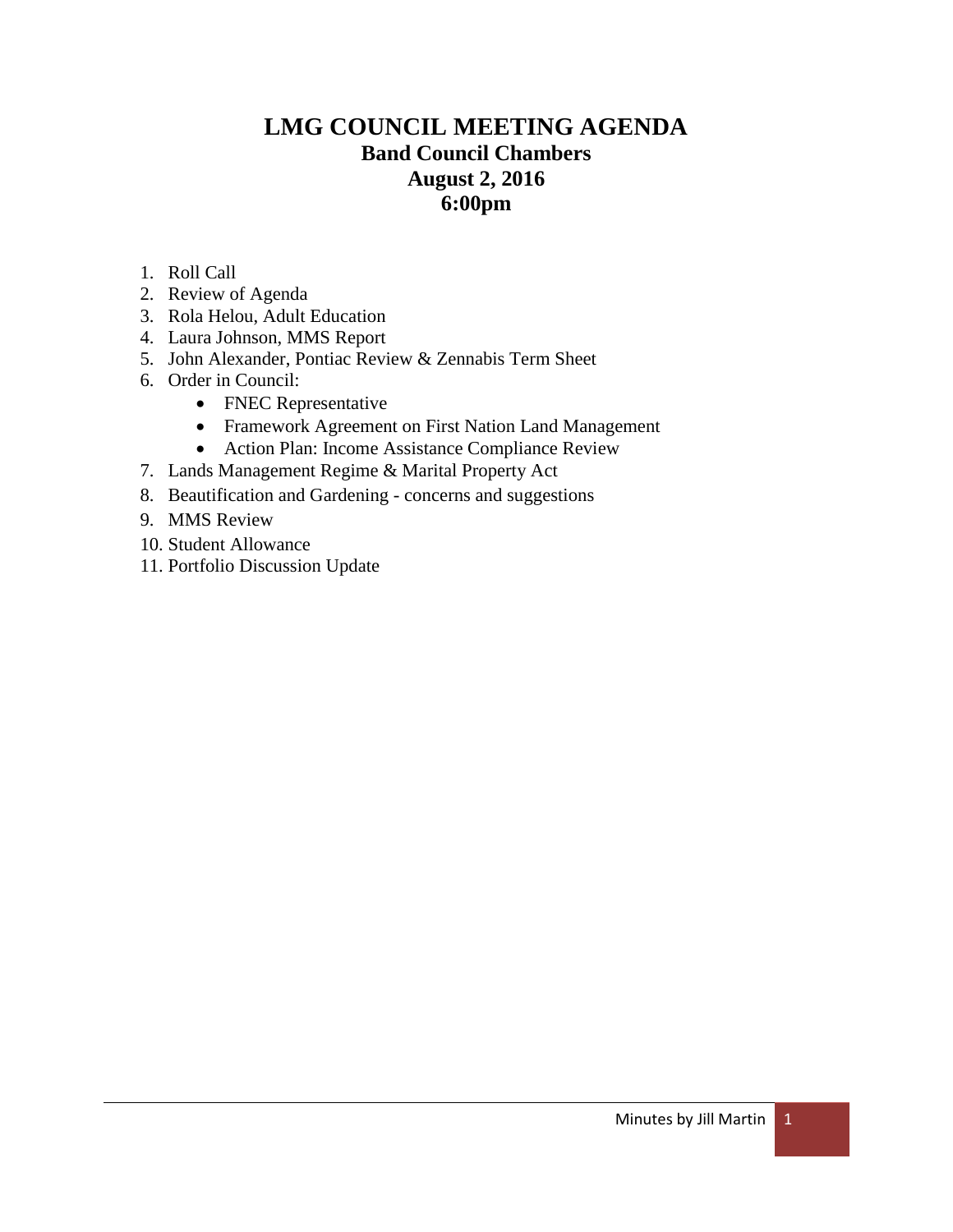### **1. Roll Call**

### **LMG COUNCIL ATTENDEES:**

Chief Darcy Gray Councillor Chris Wysote Councillor Annette Barnaby Councillor Lloyd Alcon Councillor Sky Metallic Councillor Wendell Metallic Councillor Lorna Sook Councillor Sheila Swasson Council John Murvin Vicaire Councillor Calvin Barnaby Councillor Dr. Cathy Martin

### **Absent:**

 Councillor Kevin Methot Councillor Gordon Isaac Jr.

### **2. Adoption of the Agenda**

A motion was presented to accept the agenda with a few discussion items added.

 Moved: Councillor Calvin Barnaby Second: Councillor Annette Barnaby Passed: Passed

### **3. Laura Johnson, Activity Report for year-end**

Laura Johnson presented the year-end activity report which involved consultation for the three communities. The presentation consisted of the consultation structure, technical advisory committee, policies and procedures (which they have completely re-structured), community involvement, and request from the Government of Quebec, communications, staff and environment. Finances were also discussed.

### **4. Rola Helou, Adult Education**

Ms. Helou presented on the Adult Education file. She indicated that they bring about 29 communities throughout Quebec Adult Education. Listuguj will be offering a satellite centre in Gesgapegiaq in 2016.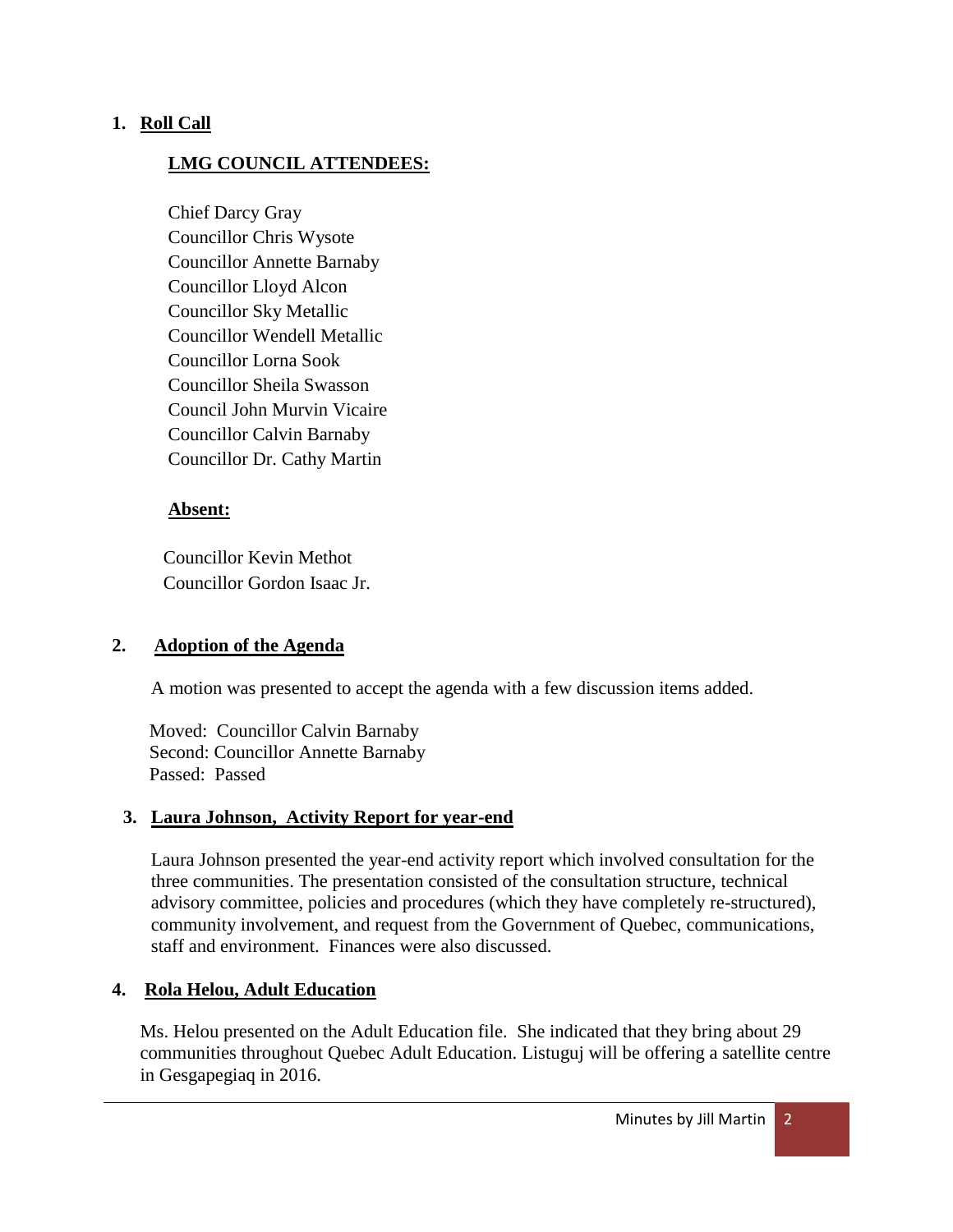# **5. Director of Finance File Update**

The Financial Audit will be completed presented to council within the next three weeks. Upcoming Pontiac projects, the Global Indigenous Bank were discussed briefly. Council will be invited to a tour of the Zenabis facility. INAC did a review on the Social Assistance.

# **6. Order in Council: FNEC Representative**

An OIC was presented to Council to decide who will be a representative for the FNEC. It was requested that Director of Education be the representative.

Councillor Chris Wysote wanted to sit on the committee as well. There was a vote to indicate whether to just have Director of Education or add Councillor Chris Wysote as well. A Motion was made to keep Councillor Chris Wysote as second representative.

Moved: Councillor Kevin Methot Second: Councillor Dr. Cathy Martin Opposed: Councillor Wendell Metallic, Councillor Sky Metallic, Councillor Lloyd Alcon and Councillor Calvin Barnaby Abstain: Councillor Lorna Sook, Councillor Chris Wysote Passed

# **7. Order in Council: Land Management Framework Agreement**

An Order in Council was presented for the Land Management Agreement; the OIC was for the Listuguj Migmaq Government can administer their own land and set aside 32 sections of the Indian Act regarding land. The OIC was tabled as it required additional information.

# **8. Action Plan: Income Assistance Compliance Review**

The OIC for the Action Plan: Income Assistance Review was defeated by Council.

# **9. Beautification and Community Garden Concerns**

Concerns were brought to the table in regards to the community garden and beautification